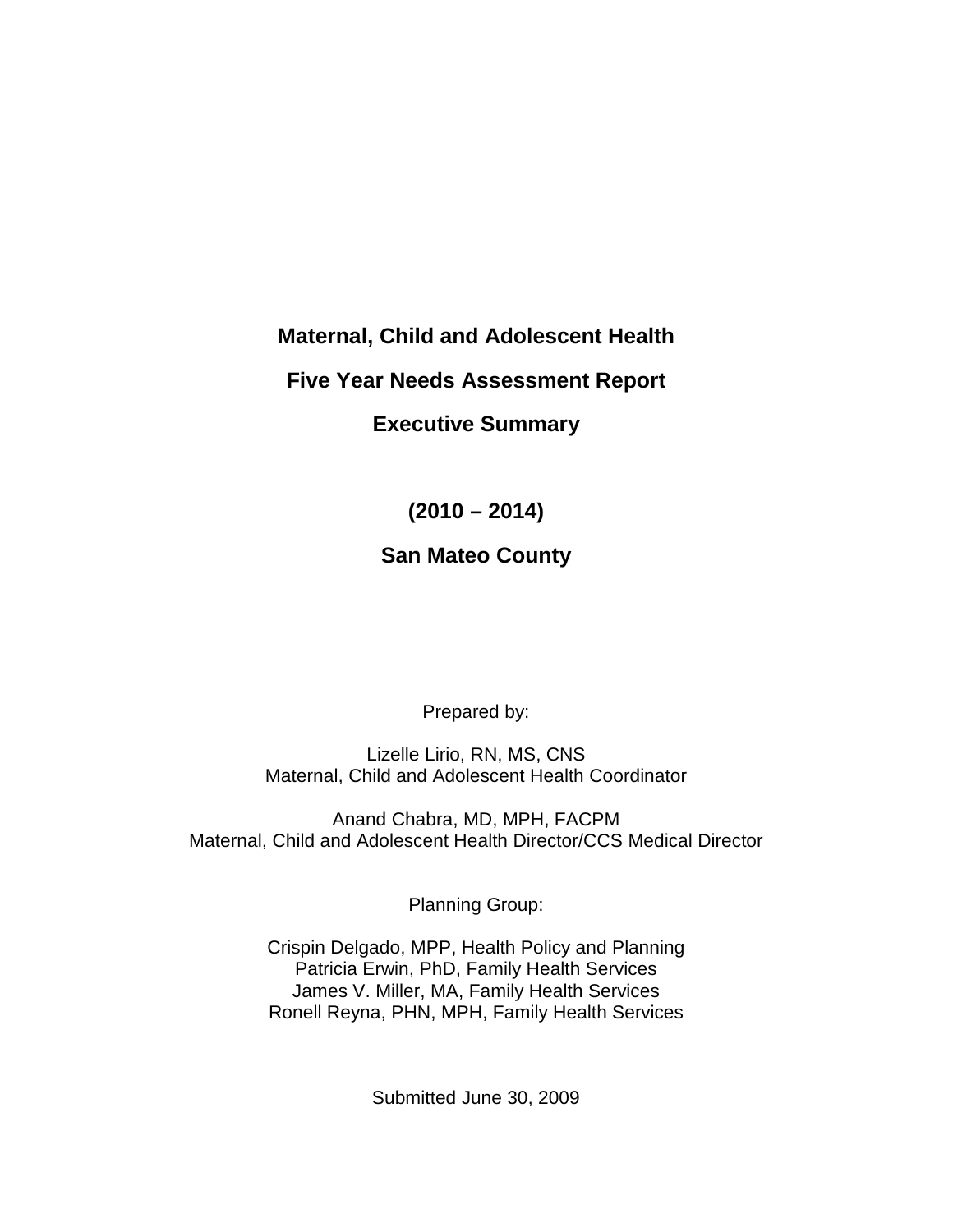### **Executive Summary**

### **A. Local Needs Assessment Process**

The Maternal, Child and Adolescent Health (MCAH) Title V Needs Assessment is conducted every five years to formally assess the health of mothers, children, and adolescents in San Mateo County in a comprehensive, structured manner. The purpose of the 2004 Needs Assessment was to identify and prioritize MCAH problems and needs. The focus of the current 2009 Needs Assessment is to assess the local MCAH system's capacity to address the needs of mothers, children and teens, and to carry out the 10 essential public health services. The entire MCAH system includes all public, private, and non-profit organizations that coordinate the delivery of services to mothers, children and teens in San Mateo County.

The MCAH program in the Family Health Services Division took the leadership role in conducting the needs assessment. Participants of the planning group were recruited from the Family Health Services and the Health Policy and Planning Divisions of the Health System, and met regularly throughout the local needs assessment process. In order to evaluate the capacity of the local MCAH system, the MCAH Coordinator conducted several stakeholder meetings with existing collaborative groups, agencies and programs, and contacted key informants for informational interviews, gathering information from November 2008 through May 2009. The mCAST-V tool, provided by the California Department of Public Health MCAH, was used to collect information from stakeholders for the capacity assessment. The local capacity assessment will provide information to the State on the MCAH system's strengths, assets, gaps in services, and capacity needs. Taking information gathered from stakeholders, the planning group analyzed themes derived from capacity needs and discussed and identified possible interventions and challenges to building capacity within the MCAH system.

## **B. Highlights from Analysis of MCAH Indicators**

#### **Prenatal Care**

The rates of pregnant women in San Mateo County entering prenatal care in the first trimester are significantly better than the statewide level, and the county is seeing a significant improvement and upward trend towards Healthy People 2010 benchmarks, although still slightly below the 2010 objective of 90%. The major concerns in San Mateo County are the racial/ethnic disparities in this measure. Rates for late or no prenatal care are highest in Pacific Islander, Black, and Hispanic populations.

#### **Preterm Births**

The local rate for preterm births (under 37 weeks of gestation) was significantly better than the state, but worse than the Healthy People 2010 objective of 7.6%. There is a significant worsening of the overall trend in the county away from the 2010 objective. While racial/ethnic disparities appear to be lessening, rates for preterm births are still highest in Blacks, and the rates in White and Asian women increased significantly.

#### **Childhood Overweight**

The rate for children (age 5 to 19) who were overweight was significantly worse than the statewide level and in comparison to the rate for Bay Area counties combined. The county has seen a statistically significant increase in the rate since 1995-1997, and continues to be significantly higher than the Healthy People 2010 objective of 5%.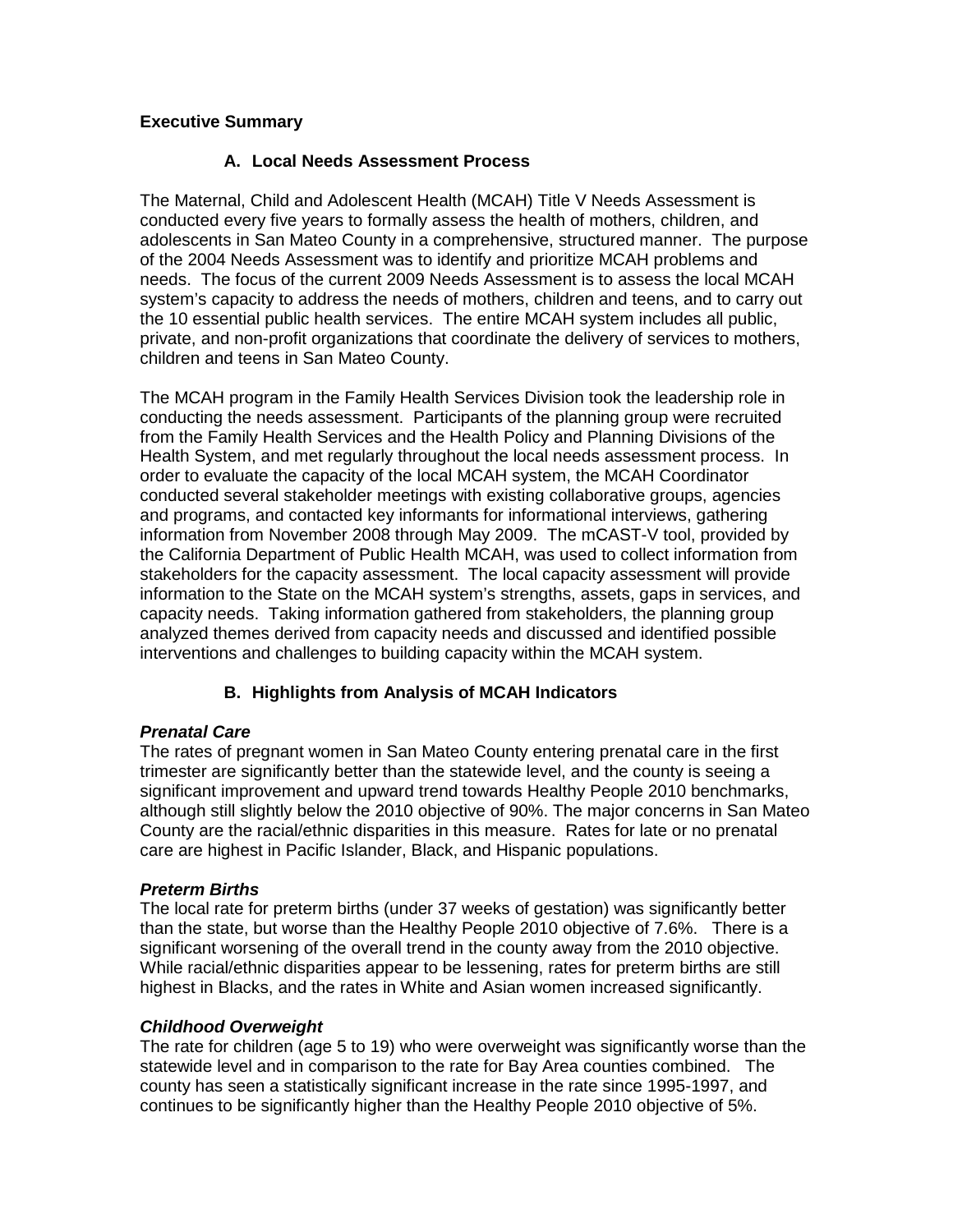#### **Teenage Births**

Teenage birth rates were below statewide levels. A significant decreasing trend in teenage birth rates for 15-19 year olds in San Mateo County occurred from 1995-2004 and flattened thereafter. Teenage birth rates were higher for Hispanics than all other race/ethnic groups. The identified regions of the county that continue to have the highest proportion of births to adolescents include East Palo Alto, Redwood City/North Fair Oaks, San Mateo and South San Francisco.

#### **Mental Health and Mental Illness**

The San Mateo County rate for mental health hospitalizations for children (ages 5 to 14), was significantly below the California rate. The county is seeing a decreasing trend in hospitalizations for this age group.

#### **Immunization Levels at 24 Months of Age (Optional MCAH Indicator)**

Immunization levels have not reached the Healthy People 2010 objective of 90% up-todate immunizations at age two. Racial/ethnic disparities in immunization levels also remain, with the lowest up-to-date immunization levels in the Black population. Asian and Hispanic populations are also well below the 90% goal. Regional differences exist, with the lowest immunization levels being in the coastside and south county, and the highest immunization levels in the mid-county region.

## **C. Highlights from Capacity Assessment**

Various strengths and weaknesses of the MCAH system were highlighted in the capacity assessment. A frequently stated strength was that many long-term collaboratives exist throughout San Mateo County with private, public and community based organizations (CBOs) coordinating services, sharing and analyzing data, and producing and disseminating assessment reports for use by all agencies. Unfortunately, the county lacks a strong CBO presence, which has further worsened with the downturn in the economy.

San Mateo County raises the profile of the integration between policy and planning by having an entire division within the Health System (Health Policy and Planning) devoted to community engagement, policy, planning, and implementation. The county also values evidence-based practice and involvement in research to further improve the health of women, children and teens. However, stakeholders often noted resources to conduct reliable data collection and more comprehensive data analysis were limited, specifically for the use in routine program planning and evaluation.

Youth Development (YD) efforts were often highlighted in the capacity assessment as a strength and significant focus area. There are multiple opportunities for youth involvement in the county, including an active youth commission involved in program planning and data analysis. County agencies endorse the "Bill of Rights for Children and Youth," and several hundred county staff have been trained on YD principles.

There is also a strong commitment in the county to cross-cultural and multi-lingual dissemination of information, linguistic access, and targeted outreach/services to at-risk populations. The Black Infant Health Program has been successful in outreaching to African American families. The Health System also recently signed a contract with a translation service to ensure clients have access to services in their language.